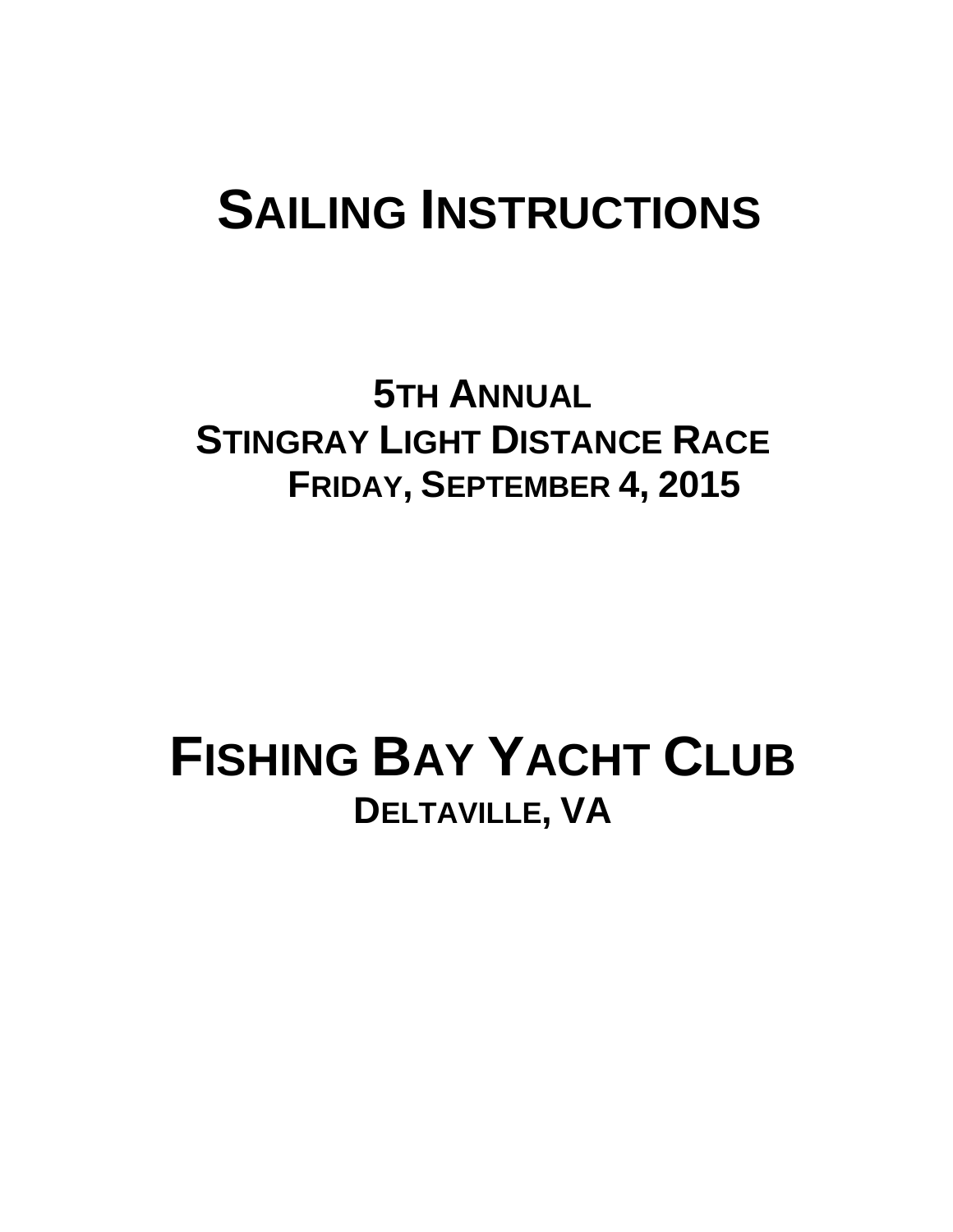# STINGRAY LIGHT DISTANCE RACE SCHEDULE

Check-In will be held on Friday, September 4. SKIPPERS MUST CHECK IN DURING THIS PERIOD and pick up their registration packet with official Entry List, Sailing Instructions, and any Addendums to the Sailing Instructions.

### *Friday, September 4, 2015*

| $0900 - 1030$ | Distance Race Check-In                                                                |
|---------------|---------------------------------------------------------------------------------------|
| 1100          | Skipper's Meeting will be held in the vicinity of the flagpole located closest to the |
|               | Jackson Creek docks                                                                   |
| 1300          | First Warning for Stingray Light Race                                                 |
| $1600 - 1745$ | Check-In for the Saturday and Sunday Stingray Point Regatta                           |
| 1800          | Mandatory Skipper's Meeting for the Stingray Point Regatta (Saturday and Sunday       |
|               | Series) adjacent to the Official Notice Board                                         |
| 1830          | Welcome - Casual Reception Followed by Distance Race Awards                           |

# GENERAL INFORMATION

- 1. Race Headquarters will be located in the FBYC main clubhouse. Race Headquarters will be open from 0900 to 1030 on Friday, September 4.
- 2. There is limited parking at FBYC. Please follow instructions from the Parking Attendants. DO NOT PARK in areas designated NO PARKING ZONES. Vehicles found parked in NO PARKING ZONES will be towed at the owner's expense.
- 3. Camping is allowed in designated areas only. Water at the club is drinkable, but water supplies are limited. Please conserve water whenever possible.
- 4. The legal drinking age in Virginia is 21. Proof of age will be required to be served alcohol; minors will not be served alcohol. Intoxication or discourteous behavior will be grounds for expulsion from the event. Skippers and owners will be responsible for removing expelled crews and guests from the FBYC grounds. A BOAT IS SUBJECT TO IMMEDIATE DISQUALIFICATION IF ANY OF ITS UNDER-AGE CREW IS FOUND CONSUMING ALCOHOL.
- 5. FBYC is located in a residential area. We ask all participants to respect our neighbors and to minimize noise after 2300. Please OBEY the 15 MPH speed limit along the water front on Fishing Bay Road.
- 6. Sail repair and rigging service will be available at Latell Ullman Sails, located on Rt. 33 in Deltaville, cell # (804) 436-6644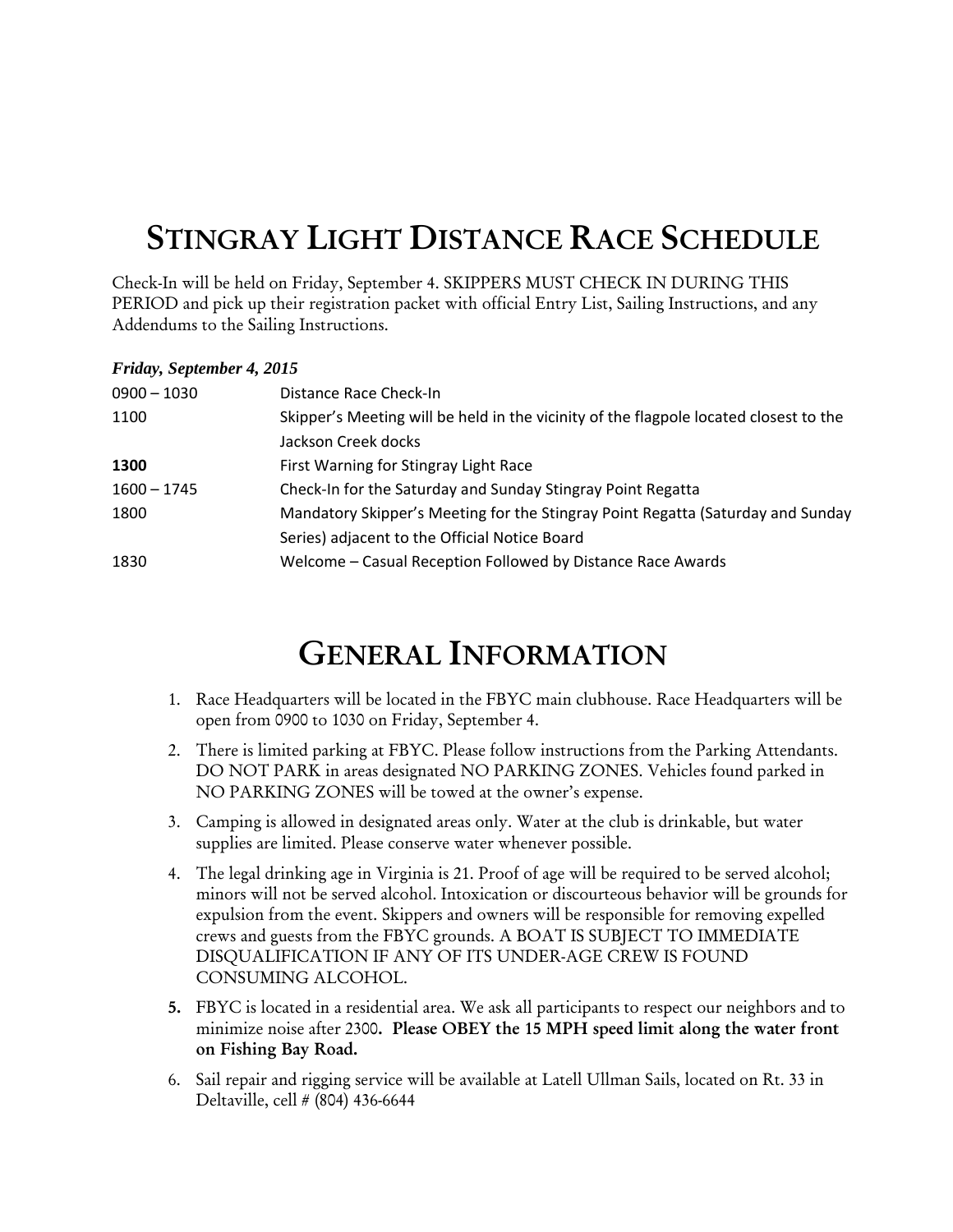# SAILING INSTRUCTIONS STINGRAY LIGHT DISTANCE RACE

# FISHING BAY YACHT CLUB DELTAVILLE, VA September 4, 2015

## 1. RULES

The Race will be governed by the 2013-2016 Racing Rules of Sailing (RRS), except as they are altered by these Sailing Instructions. If there are any discrepancies between the Notice Of Race and these Sailing Instructions, the Sailing Instructions take precedent.

### 2. OFFICIAL NOTICES

The Official Notice Board, located on the north side of the Main Clubhouse , will be used to advise contestants of changes to these Sailing Instructions and published starting times, protest meetings, and other official information. Notices affecting Friday's Distance Race (e.g., class/award splits) will be posted by 1030 on Friday, September 4. If a notice is posted, code flag "L" will be displayed on the Race Committee Signal Boat "Mr. Roberts" at her berth on the center dock in Jackson Creek. Posting of such notices shall be deemed notification of all contestants.

#### 3. SIGNALS MADE ASHORE

- a) Signals made ashore will be displayed from the Race Committee Signal Boat "Mr. Roberts" at the dock.
- b) Code flag "AP" with two sounds indicates: "The races are postponed." The warning signal will be made no earlier than 75 minutes after Code Flag "AP" is lowered with one sound. This changes RRS Race Signals "AP".
- c) Any postponement ashore and/or the intentions of the Race Committee regarding the start of racing or the relocation of the race course will be broadcast on the VHF radio channel shown in paragraph 4(a) below at approximately 1130 on Friday.

# 4. RADIO USE

a) VHF channel 69 will be used by the Race Committee Signal Boat. The Race Committee will limit responding to transmissions from competitors except to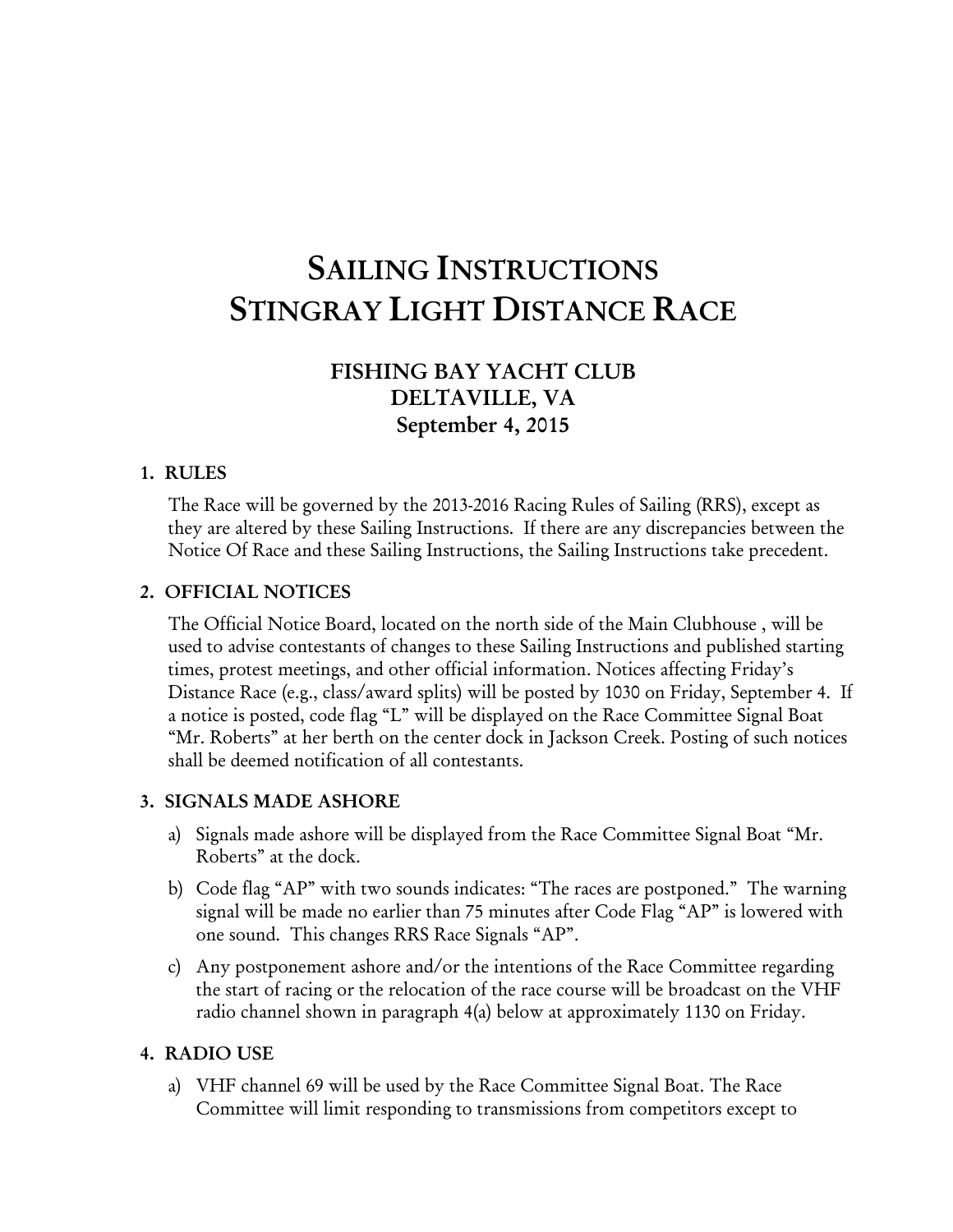acknowledge retirements, notifications of protests, acknowledgement of infringements, or requests for emergency assistance.

- b) The Race Committee may announce course descriptions prior to the race as well as shortening and change mark information, plus any other announcements they deem appropriate.
- c) Failure to transmit, or the failure of competitors to hear radio transmissions, are not grounds for requests for redress.

# 5. SCHEDULE OF RACES

One race will be attempted on Friday Race is scheduled as follows: Friday, September 4, 2015 1300  $1<sup>st</sup>$  warning signal

# 6. CLASS FLAGS

A list of boats by class will be posted on the Official Notice Board along with a flag designation for each class. Class flags shall be flown from the backstay at all times while the boat is racing. Class flags will be as shown below and will be used as the class flag for the starting sequence. This is subject to change, as provided above, by the list of boats by class.

For the Distance Race, there will be a maximum of 4 starts, probably some with combined fleets having the most similar ratings and appropriate awards based on fleet participation. The starting sequence by class and groups of classes will be posted on the Official Notice Board at approximately 1030 on Friday, September 4.

Course Board

| Class                                | Class Flag  | Class Designation |
|--------------------------------------|-------------|-------------------|
| PHRF A                               | Code Flag 9 | А                 |
| PHRF B                               | Code Flag 6 | B                 |
| $I-70$                               |             |                   |
| PHRF C                               | Code Flag 7 |                   |
| PHRF Non Spin.                       | Code Flag 5 | N                 |
| Cruising (Non Sanctioned) White Flag | W           |                   |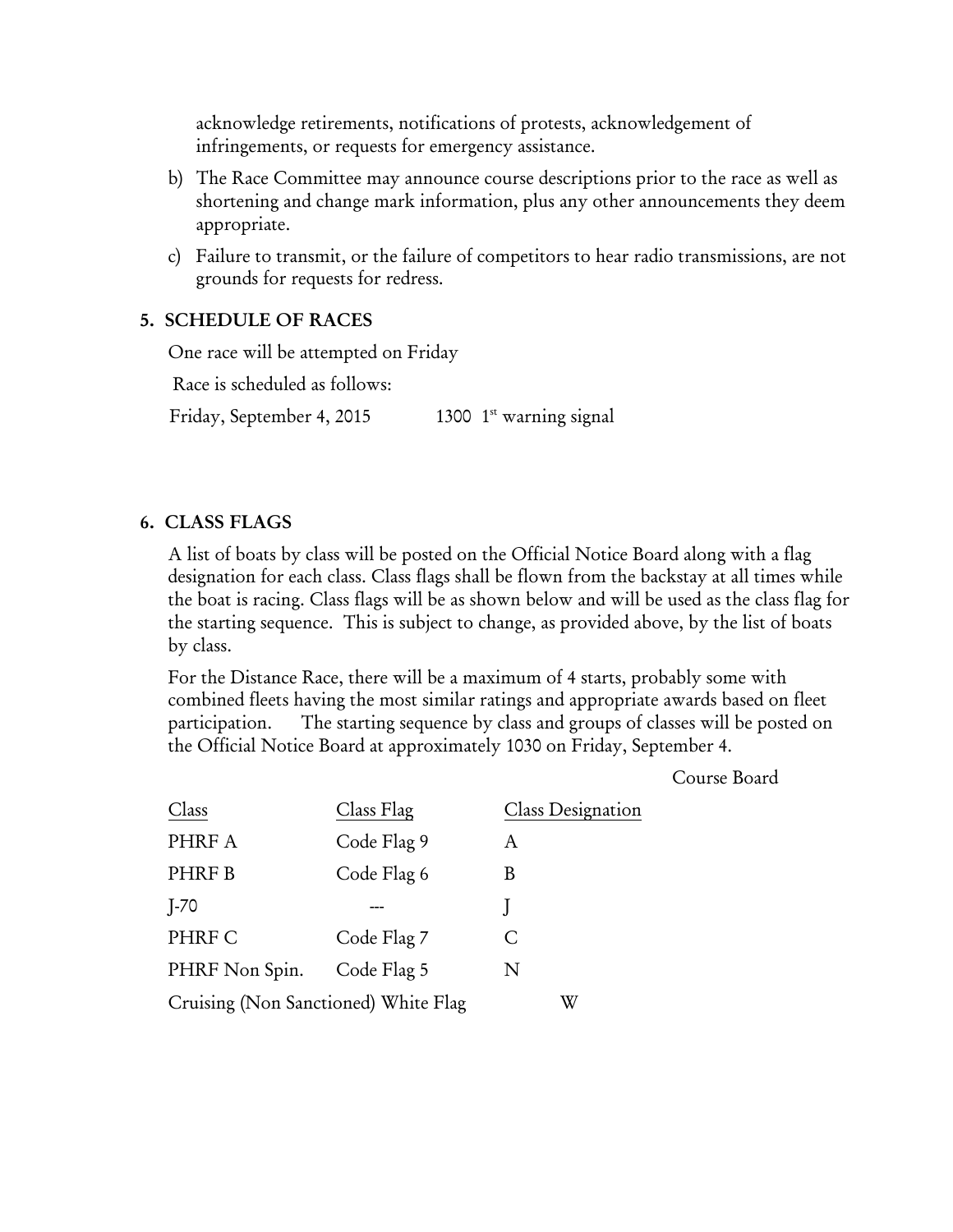# 7. RACING AREA

The race course will be in the general vicinity of Piankatank River marks "3" The Race Committee Signal Boat is anticipated to be "Mr. Roberts."

# 8. COURSES

a) Depending on wind direction, the first mark of the course after the Start may be a drop- mark "Y" (orange cylinder - inflatable). If "Y" is used, the color of that mark designation on the course board determines how it is to be rounded, then after rounding, yachts shall sail the remaining marks of the appropriate course as set forth below.

COURSE A – APPROX. 11.45 NM (does not include distance for anticipated first leg to weather)

Marks of Course, Leave to:

 Piankatank R. G 19' 4M "3" Fl G 4s (FBYC "C") Port Piankatank R. Fl G "1P" Fl G 2.5s (FBYC "E")Starboard Piankatank R. G "1R" Fl G 6s (FBYC "G")Port Rappahannock R. Fl G "3r"2.5s 15 ft 4 M (FBYC "J")Port Piankatank R. R "2" Fl R 4s (FBYC "F")Starboard Piankatank R. Fl G "1P" Fl G 2.5s (FBYC "E")Starboard Piankatank R. G 19' 4M "3" Fl G 4s (FBYC "C") Starboard

COURSE B – APPROX. 9.22 NM (does not include distance for anticipated first leg to weather)

 Marks of Course, Leave to: Piankatank R. G 19' 4M "3" Fl G 4s (FBYC "C") Port Piankatank R. Fl G "1P" Fl G 2.5s (FBYC "E") Starboard Piankatank R. G "1R" Fl G 6s (FBYC "G") Port Piankatank R. R "2" Fl R 4s (FBYC "F") Port Piankatank R. Fl G "1P" Fl G 2.5s (FBYC "E")Starboard Piankatank R. G 19' 4M "3" Fl G 4s (FBYC "C") Starboard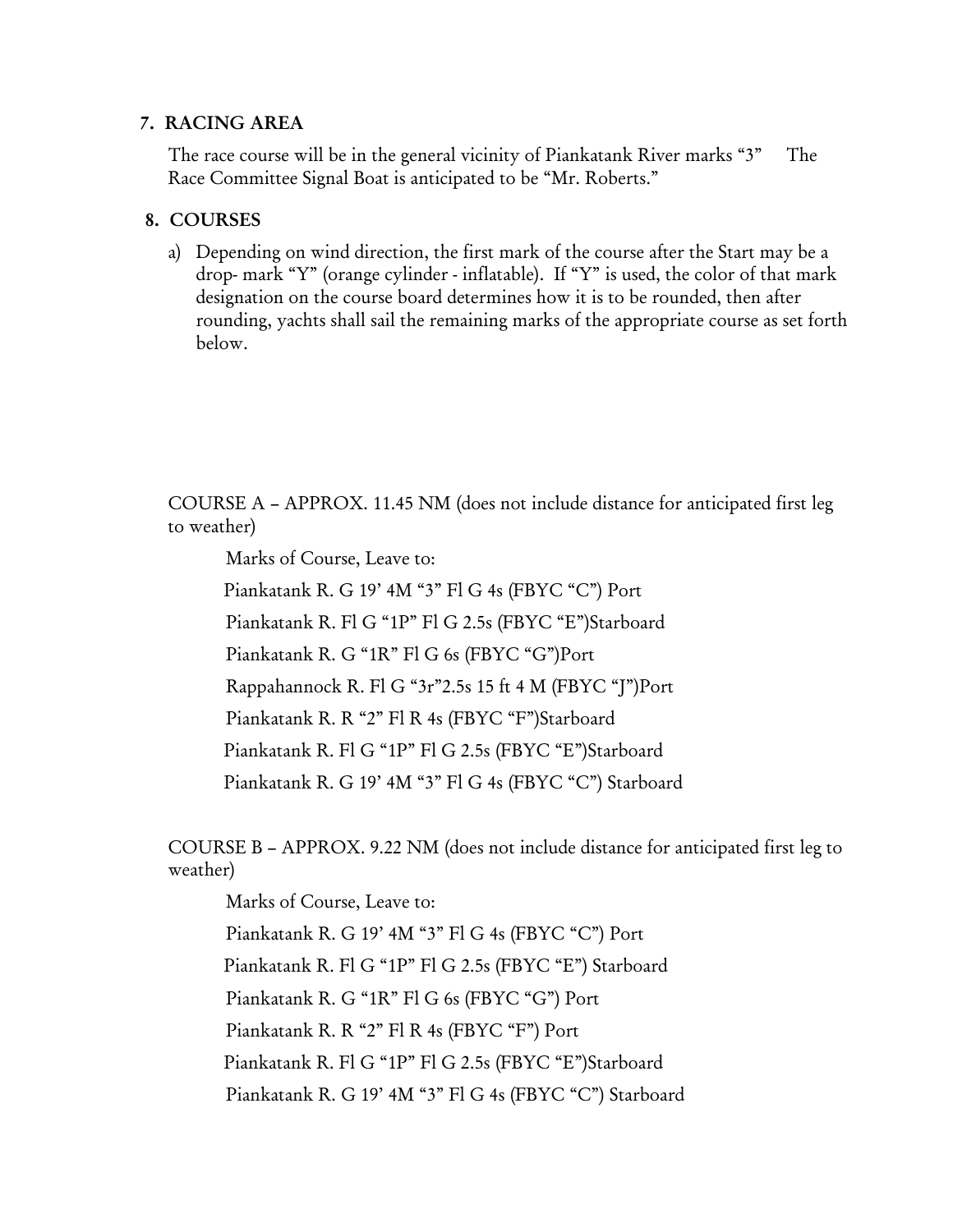COURSE C – APPROX. 5.78 NM (does not include distance for anticipated first leg to weather)

 Marks of Course, Leave to: Piankatank R. G 19' 4M "3" Fl G 4s (FBYC "C") Port Piankatank R. Fl G "1P" Fl G 2.5s (FBYC "E") Port Rappahannock R. Fl G "3r"2.5s 15 ft 4 M (FBYC "J")Port Piankatank R. R "2" Fl R 4s (FBYC "F")Starboard Piankatank R. Fl G "1P" Fl G 2.5s (FBYC "E")Starboard Piankatank R. G 19' 4M "3" Fl G 4s (FBYC "C") Starboard

COURSE D – HEAVY WEATHER COURSE – APPROX 8.36 NM (does not include distance for anticipated first leg to weather)

 Marks of Course, Leave to: Piankatank R. QR 15' 4M "6" (FBYC "B")Starboard Piankatank R. Fl. R 2.5s "8" Starboard Piankatank R. R N "8A" Starboard Piankatank R. R "12" Port Piankatank R. G "11" Port Piankatank R. G "9" Port Piankatank R. R "12" Port Piankatank R. R N "8A Port Piankatank R. Fl R 2.5s "8" Port Piankatank R. QR 15' 4M "6" (FBYC "B")Port

b) No later than the warning signal, the Race Committee Signal Boat shall display the course to be sailed, the approximate magnetic compass bearing to the first mark, and the approximate distance to the first mark in nautical miles. If the course, bearing, or distance is unchanged for a later class or classes, there shall be a blank on the course board.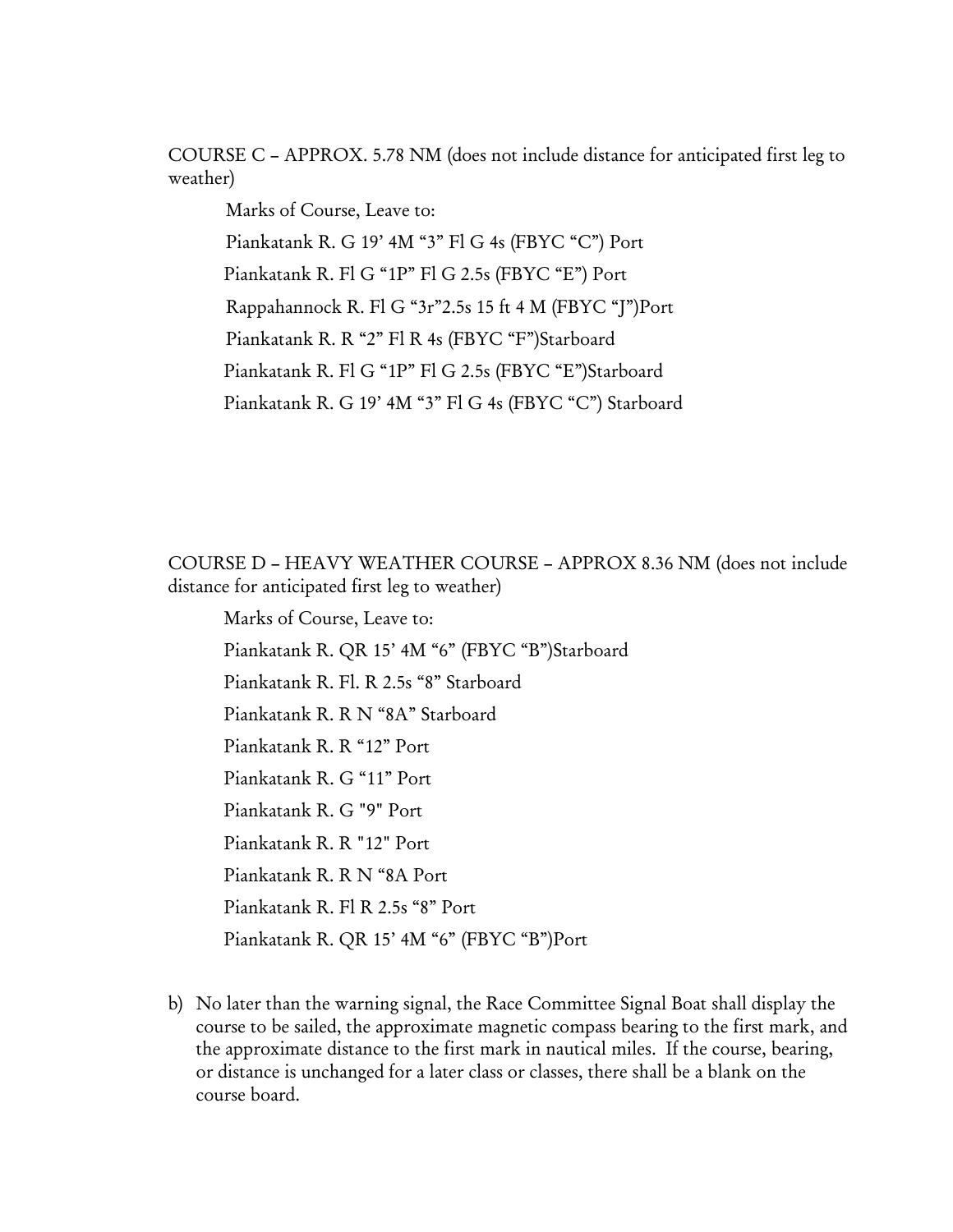# Example:

| A,B              | J, C, N | Classes                                                                                 |
|------------------|---------|-----------------------------------------------------------------------------------------|
| B                | C       | Classes A and B sail course B;<br>classes J, C and N, sail course C                     |
| Y <sub>225</sub> |         | Approximate magnetic bearing to<br>the first mark "Y" for all classes is<br>225 degrees |
| .5               |         | Approximate distance to the first<br>mark "Y" for all classes is .5 nm                  |

# 9. THE START

- a) The race will be started in accordance with the system described in RRS Rule 26, except as noted in 9(b) below.
- b) The Race Committee, as a courtesy, will attempt to announce over the designated VHF channel the final countdown seconds of each starting sequence. A failure of this announcement will not be grounds for requesting redress. This modifies RRS 26.
- c) Each boat is requested, as a courtesy, to check-in before the warning signal for first Start of the day, by passing by the stern of the Race Committee Signal Boat on starboard tack and hailing her sail number and class and being acknowledged by the Race Committee. A boat may not protest a breech of this instruction. This changes RRS 60.1.
- d) The starting line will be between a staff displaying an orange flag on the Race Committee Signal Boat and the non-course side of an adjacent orange mark.
- e) Boats whose preparatory signal has not been made shall keep clear of the starting area and of all boats whose preparatory signal has been made. Boats that fail to abide by these restrictions may be subject to protest.
- f) If, after the start of one or more classes, it is necessary to change the position of dropmark "Y" (Weather Mark -- if used) for classes not yet started, the Race Committee may postpone for those classes not yet started, display the "L" flag with one horn, and change the course bearing on the Course Board. In this case the Weather Mark "Y" for the classes that have not yet started will be a yellow cylinder.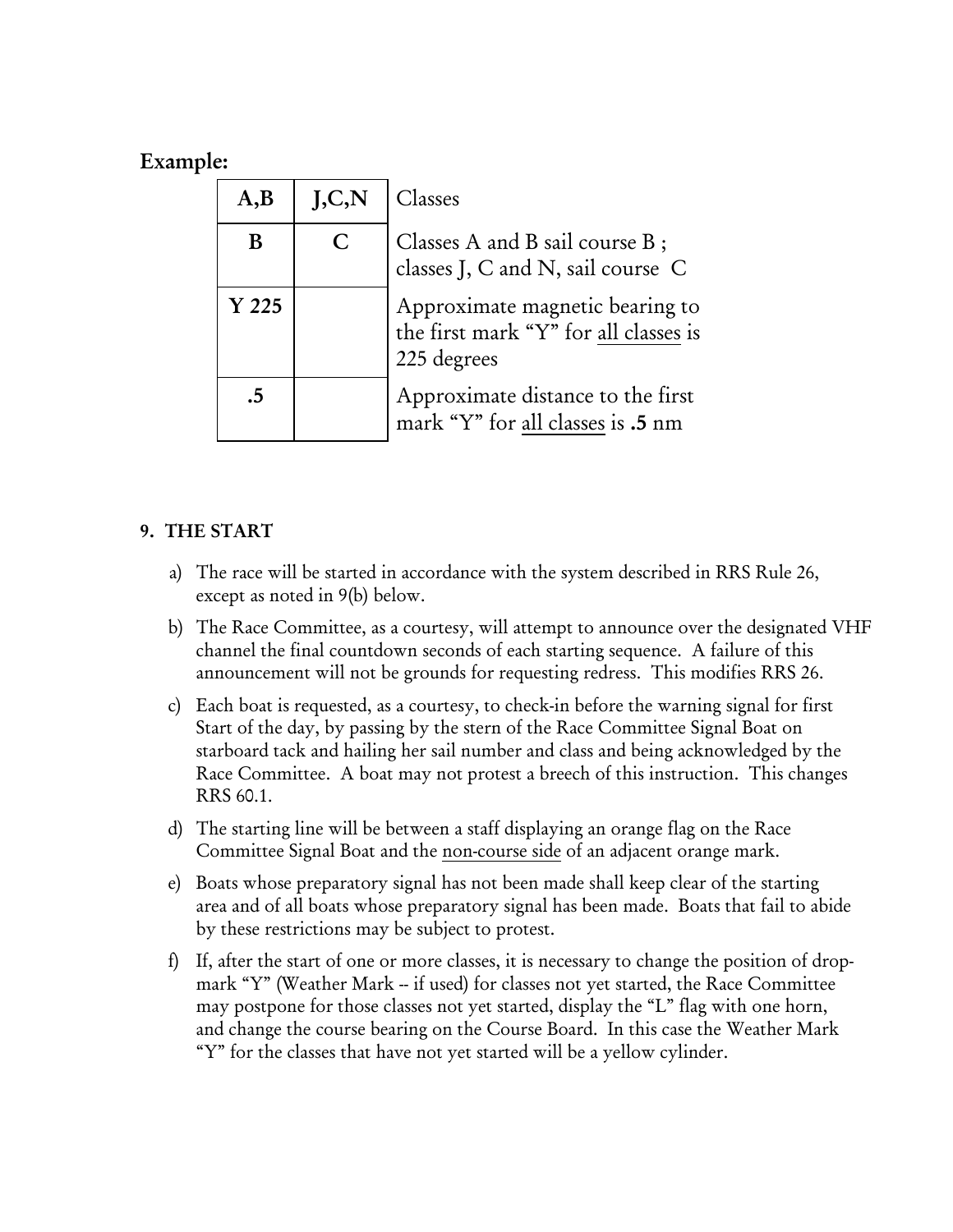- g) A boat shall not start later than 10 minutes after her starting signal. A boat starting more than 10 minutes after her starting signal shall be scored DNS. This changes Rule A4.
- h) The Race Committee Signal Boat may set a limit buoy. The limit buoy, the Signal Boat, and the space between them shall be considered to be part of the starting mark.
- i) In conjunction with 12 (b) below, anytime when a mark boat is maneuvering to set the pin, and/or during the final two minutes of any starting sequence, when the mark boat is positioning (moving or anchored) at the pin to assist in identifying OCS yachts, she will be an obstruction for all yachts racing or intending to race.

# 10. RECALLS

The race committee may attempt to notify boats by broadcasting their sail number or boat name over the designated VHF channel. Failure of a boat to hear her recall notification, her position in the sequence of notifications, or the promptness of the notifications shall not relieve her of the obligation to start correctly nor will it be grounds for requesting redress. This modifies RRS 29.1.

# 11. THE FINISH

The finishing line, except for Course D, will be between the course side of Piankatank R. G 19' 4M "3" Fl G 4s (FBYC "C") and the orange flag on the adjacent Race Committee Boat. Course D's finishing line will be located at Piankatank R. QR 15' 4M "6" (FBYC "B").

## 12. PENALTIES

- a) No scoring penalty as per RRS 44.3 is available.
- b) During the race, if a yacht collides with any Race Committee vessel and causes injury or serious damage, her penalty shall be to retire.

## 13. TIME LIMITS

RACE - The time limit for the first boat in each Class to finish shall be 3 hours. Boats failing to finish within 60 minutes of the first boat finishing in their class, shall be scored Time Limit Expired (TLE) and scored one point more than the number of boats in her fleet who finished within the time limit. This changes RRS 35 and A4.

A boat sailing the course, whose finish position cannot be changed, no matter how she finishes, may be requested by the Race Committee to leave the course and sail home. Such boat whose position has been deemed established, will be scored as though she had completed the race. This changes RRS 28.1, 35, A3, A4.1, and A4.2.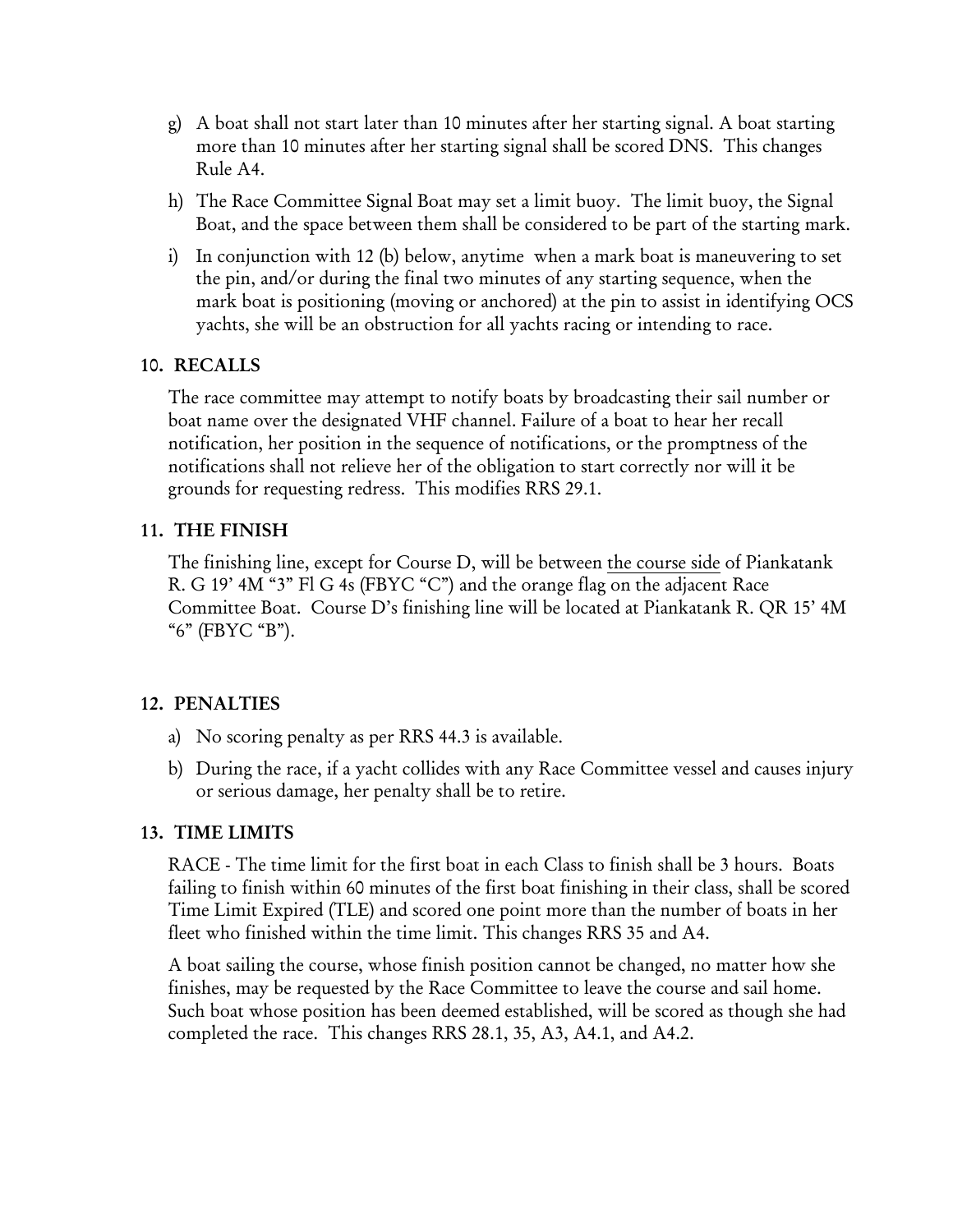# 14. PROTESTS

- a) A boat intending to protest another boat must so notify the Race Committee upon finishing or retiring. This notification must include the name and/or the sail number(s) of the boat(s) she is intending to protest and must be acknowledged by the Race Committee. This changes RRS 61.1(a).
- b) Protests shall be in writing and filed with the Protest Committee desk, located near the Check In desk in the FBYC Main Clubhouse, within one hour after the Race Committee Signal Boat docks. The protest time limit will be posted on the Official Notice Board.
- c) A notice of protests filed and approximate hearing times will be posted within 15 minutes after the protest time limit. This posting constitutes the notice required for Race Committee or Protest Committee protests required under RRS61.1(b).
- d) Notice of a redress hearing that is posted on the Official Notice Board within 15 minutes after the expiration of protest time shall serve as notice to all boats, whether they are identified as parties to the hearing or not, that they may attend the hearing. A sign up sheet will accompany the notice of redress hearing.
- e) It is the responsibility of each boat to check the Official Notice Board to see if she has been cited in a protest or if a request for redress involves her or her interests. Failure of a boat to appear at a hearing will be considered grounds to proceed with the hearing under RRS 63.3(b).

# 15. SCORING

The Race will be scored as provided in Appendix A of the RRS using the Low Point System.

# 16. RETIREMENT

A boat that retires from a race shall notify a Race Committee Boat before leaving the race area.

# 17. CREW LIMITS

- a) Class crew limits are in effect. There will not be a crew weigh-in. It is the skipper's responsibility to ensure that all class crew restrictions are met.
- b) Crew substitutions are allowed in all classes.

# 18. AWARDS

Class awards for first, second, and third place positions will be presented Friday evening.

# 19. CONDUCT

The Skipper/Owner of each boat shall be responsible for all actions of his crew and guests.